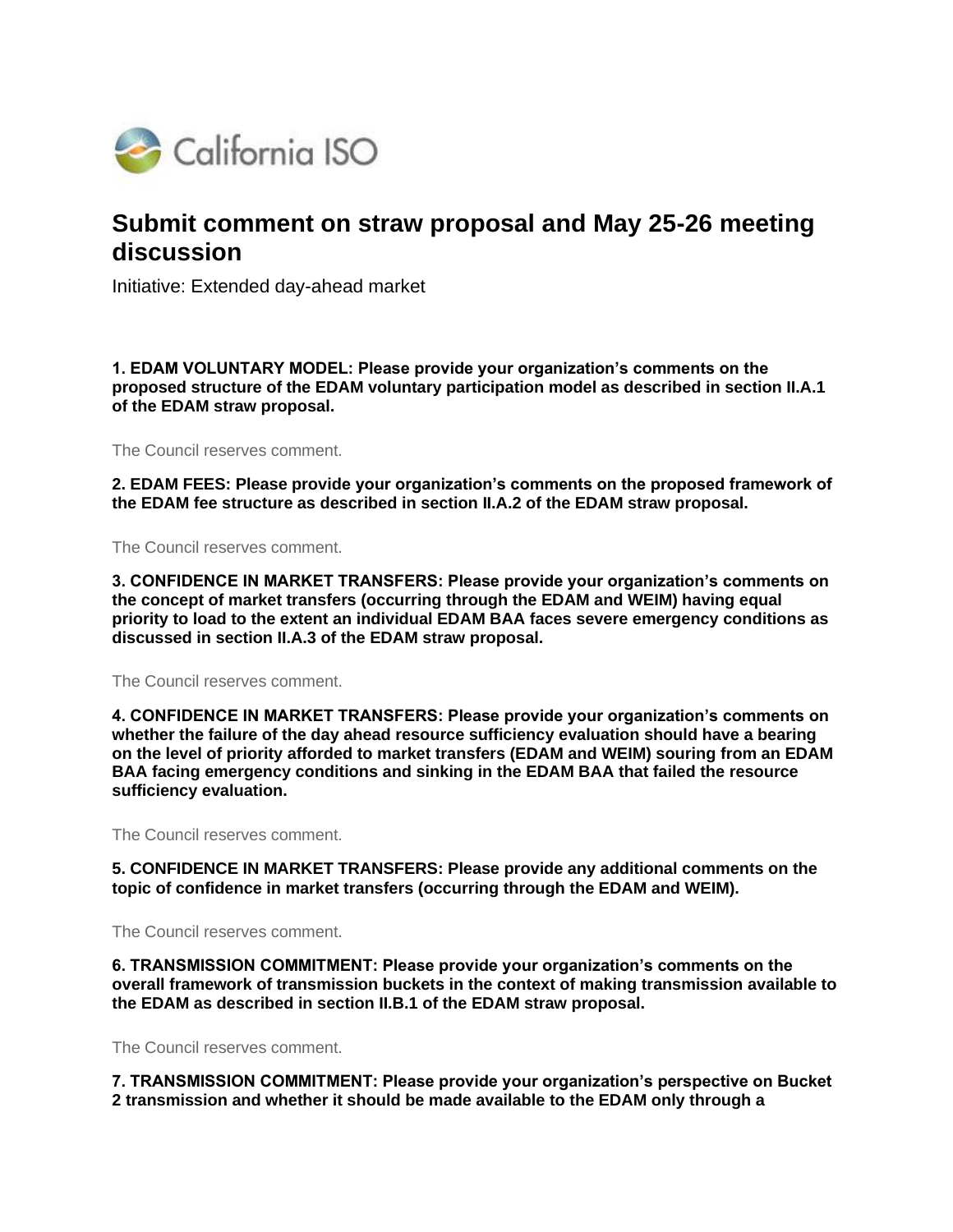**voluntary framework or through a more general rule that transmission unscheduled by 10am of the day ahead is automatically made available to the EDAM for optimization as described in the straw proposal.**

The Council reserves comment.

#### **8. TRANSMISSION COMMITMENT: Please provide your organization's perspective on the compensation options for bucket 3 transmission described in the EDAM straw proposal.**

The Council reserves comment.

**9. TRANSMISSION COMMITMENT: Please provide your organization's comments on the concept of Bucket 3 transmission costs being recovered outside of the market optimization, should the ISO through the EDAM process work toward a design for transmission revenue recovery, based on one of the options described (3A, 3B, 3C), in order to keep the EDAM entity whole as a result of EDAM participation.**

The Council reserves comment.

**10. TRANSMISSION COMMITMENT: Please provide your organization's comments on any other aspects of the transmission commitment in EDAM topic.**

The Council reserves comment.

**11. DAY-AHEAD RESOURCE SUFFICIENCY EVALUATION (RSE): Please provide your organization's comments on the process for conducting the EDAM RSE as described in section II.B.2 of the EDAM straw proposal.**

The Council reserves comment.

**12. DAY-AHEAD RESOURCE SUFFICIENCY EVALUATION (RSE): Please provide your organization's comments on the proposed treatment of WSPP Schedule C and like firm energy contracts within the EDAM RSE.**

The Council reserves comment.

## **13. DAY-AHEAD RESOURCE SUFFICIENCY EVALUATION (RSE): Please provide your organization's perspective on the ISO proposal, and associated reliance, on day ahead intertie bids (not associated with resource adequacy).**

The Council reserves comment.

**14. DAY-AHEAD RESOURCE SUFFICIENCY EVALUATION (RSE): Please provide your organization's comments on the treatment of demand response and its different types and functions for purposes of passing the RSE.**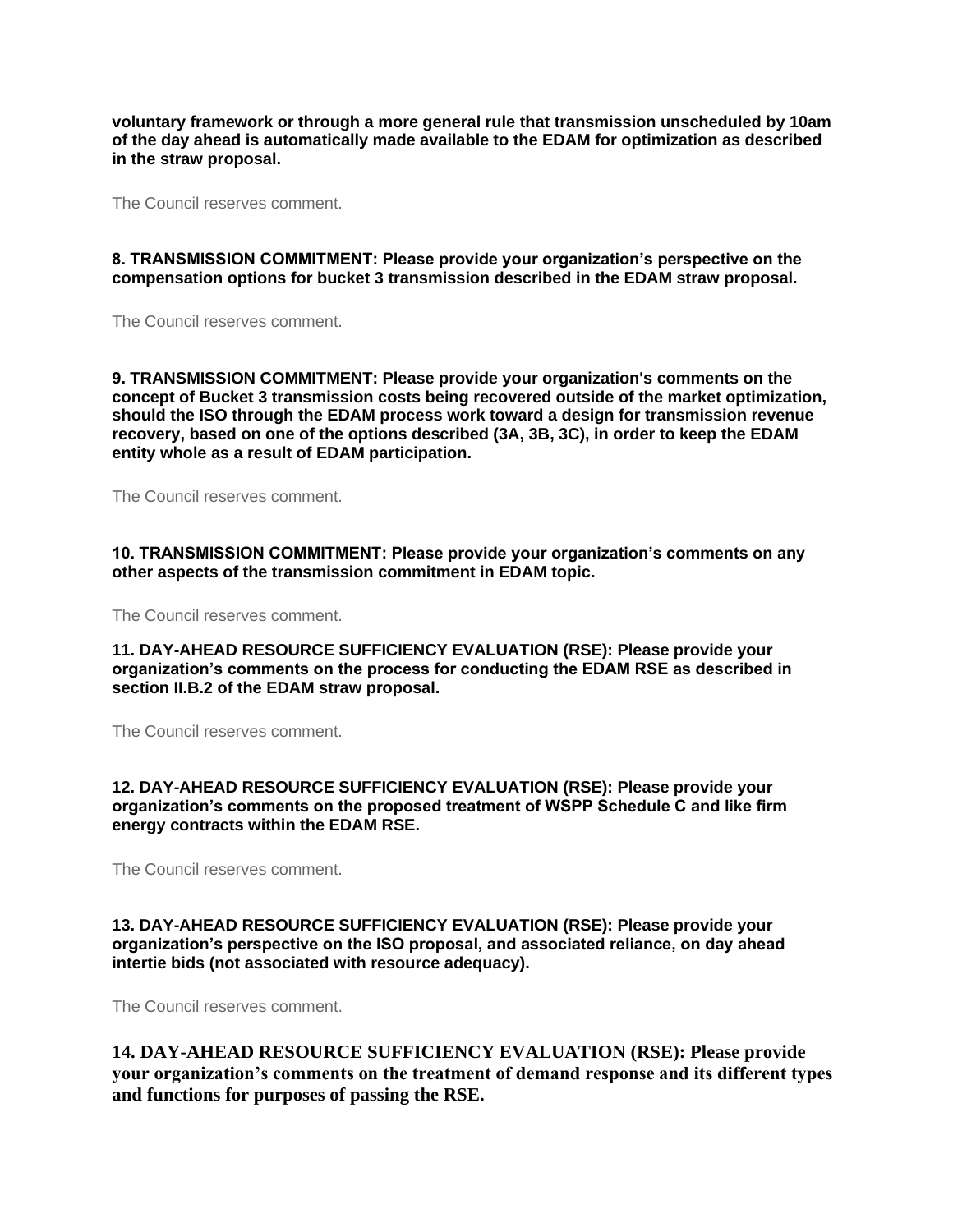The Council supports the Straw Proposal's proposed treatment of EDAM Entities' load modification and demand response (collectively, "DR") in the RSE. For the sake of clarity, the Council adopts the term of "non-participating DR" used by the CAISO in its Proposed Revision Request (PRR) 1438 for DR that does not conform with the CAISO's Proxy Demand Resource (PDR) and Reliability Demand Response Resource (RDRR) products.

It is logical to require that any reduction of the demand forecast on account of non-participating DR should be contingent on a commitment to dispatch the DR during the associated time period in the real-time market. In addition, the CAISO should also consider adapting its PDR and/or RDRR products for EDAM Entities in the future to incentivize them to show these resources to meet their respective RSEs.

**15. DAY-AHEAD RESOURCE SUFFICIENCY EVALUATION (RSE): Please provide your organization's comments on the proposed EDAM RSE failure consequences approach under which transfers would be allowed under an RSE failure at a penalty price.**

The Council reserves comment.

**16. DAY-AHEAD RESOURCE SUFFICIENCY EVALUATION (RSE): Please provide your organization's comments on the proposed EDAM RSE failure consequences approach which distinguishes the consequences depending upon whether the failure occurred under "normal conditions" as compared to "stressed system conditions."**

The Council reserves comment.

**17. DAY-AHEAD RESOURCE SUFFICIENCY EVALUATION (RSE): Please provide your organization's comments on the concept of a pooled WEIM RSE for entities passing the EDAM RSE, as described in the straw proposal and stakeholder meeting.**

The Council reserves comment.

**18. DAY-AHEAD RESOURCE SUFFICIENCY EVALUATION (RSE): Please provider your organization's comments on any other elements of the EDAM RSE not raised by the questions above.**

The Council reserves comment.

**19. INTEGRATED FORWARD MARKET (IFM) AND RESIDUAL UNIT COMMITMENT (RUC): Please provide your organization's comments on considerations related to the IFM and RUC as part of EDAM.**

The Council reserves comment.

**20. INTEGRATED FORWARD MARKET (IFM) AND RESIDUAL UNIT COMMITMENT (RUC): Please provide your organization's comments on the role of the imbalance reserve market product, currently being developed in the Day-Ahead Market Enhancements initiative, in the EDAM.**

The Council reserves comment.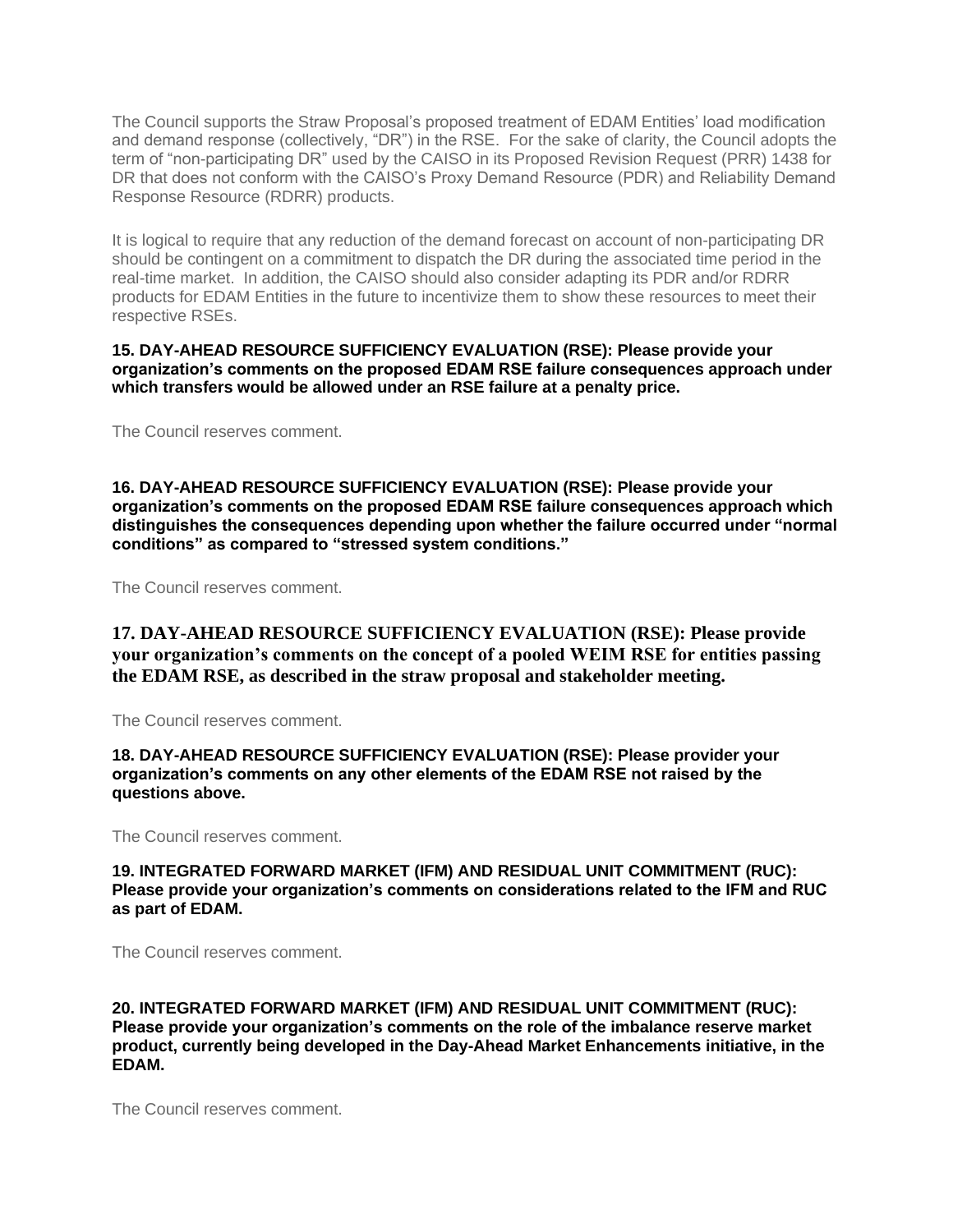**21. MARKET POWER MITIGATION (MPM): Please provide your organization's comments on the proposal to extend the WEIM market power mitigation framework to the EDAM and the further evaluation of potential market power mitigation enhancements within the Price Formation Enhancements initiative.**

The Council reserves comment.

**22. CONVERGENCE BIDDING: Please provide your organization's comments on the proposal for a transition period under which convergence bidding is only a market feature in the ISO BAA and not available in other EDAM BAAs at the onset of the EDAM.**

The Council reserves comment.

**23. CONVERGENCE BIDDING: Please include any additional comments on the topic of convergence bidding within EDAM.**

The Council reserves comment.

#### **24. EXTERNAL RESOURCE PARTICIPATION: Please provide your organization's comments on the ISO initial leaning toward extending the WEIM framework of external resource participation to the EDAM.**

The Council reserves comment.

## **25. EXTERNAL RESOURCE PARTICIPATION: Please include any additional comments on the topic of external resource ability to participate in the EDAM.**

As the Council stated above, the CAISO should seek to develop versions of PDRs and RDRRs to which EDAM Entities can conform their own DR programs and resources while preserving the option for non-participating DR to reduce the demand forecast as part of the RSE. Market-integrated DR products will provide an avenue for EDAM Entities to earn energy market revenues while providing additional resources that the CAISO can further leverage to realize the benefits of greater regional integration.

## **26. GREENHOUSE GAS ACCOUNTING: Please provide your organization's overall comments, including potential suggested enhancements, on the resource specific approach to GHG accounting as described in section II.E of the EDAM straw proposal.**

The Council reserves comment.

## **27. GREENHOUSE GAS ACCOUNTING: Please provide your organization's feedback on the resource specific's approach use of the RSE solution as the counterfactual for measuring secondary dispatch.**

The Council reserves comment.

**28. GREENHOUSE GAS ACCOUNTING: Please provide your organization's feedback on the resource specific approach's measures to limit secondary dispatch.**

The Council reserves comment.